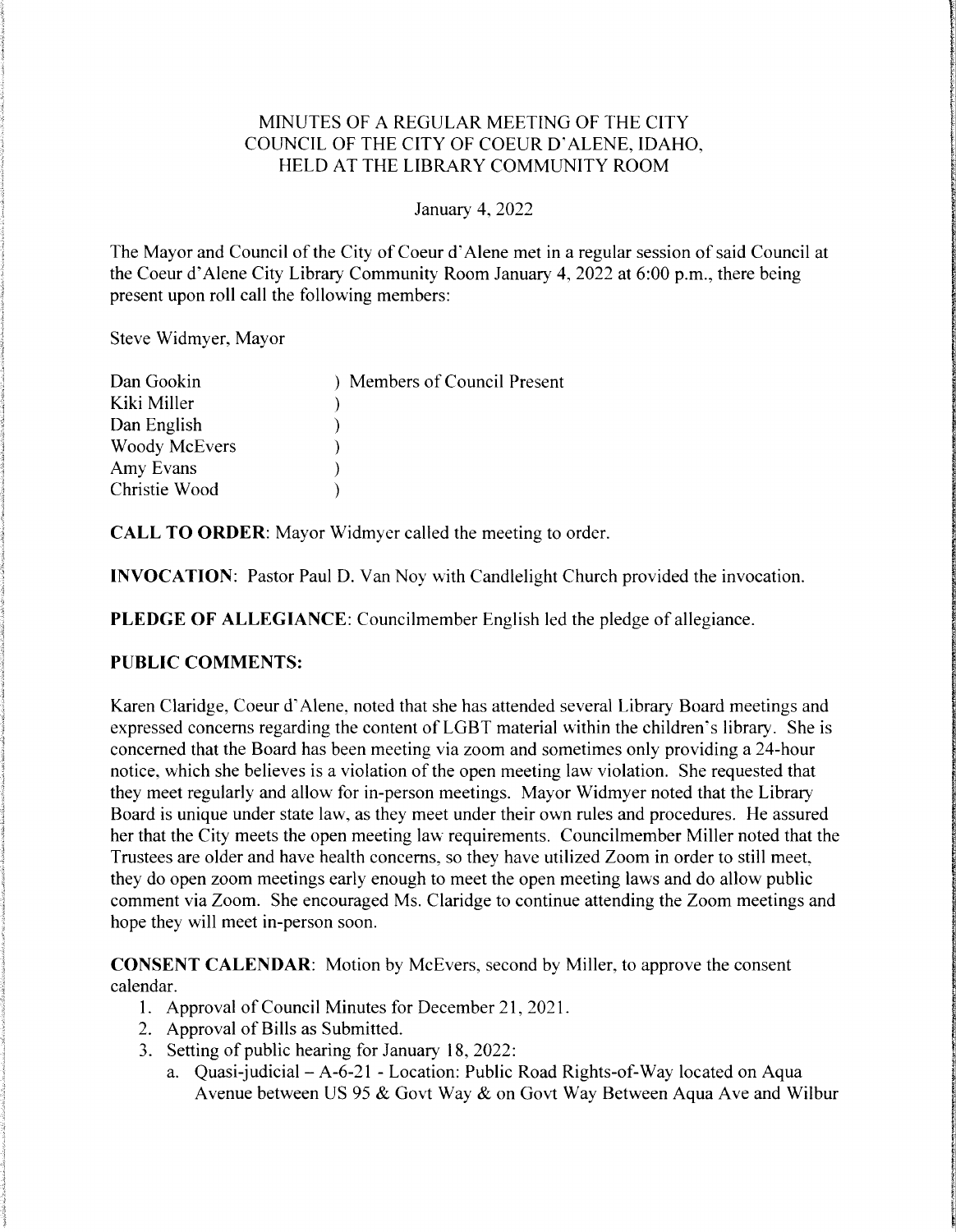Ave.; Applicant: City of Coeur d'Alene; Request: A proposed annexation of a strip of land varying in width, being a portion of the Public Rights-of-Way of Government Way and Aqua Avenue.

b. Legislative - ZC-7-21 - Location: 455 W Cherry Lane; Applicant: CDA Enterprises,  $-LC-7-21 =$ LLC; Request: A proposed zone change from R-12 to R-17.

ROLL CALL: Gookin Aye; Evans Aye; Wood Aye; English Aye; Miller Aye; McEvers Aye. Motion Carried.

## MAYOR AND COUNCIL COMMENTS:

internation 5si

> Councilmember McEvers noted that it has been interesting to serve with Mayor Widmyer and that he has learned a lot, noting that it has been great talking business with him.

Mayor Widmyer noted that it has been his privilege to serve the community for eight years and that he will miss it.

**OATHS OF OFFICE:** City Clerk Renata McLeod administered the oath of office to elected Mayor James Hammond and re-elected Councilmembers Amy Evans, Kiki Miller, and Woody McEvers.

RECESS: Mayor Widmyer called for a recess at 6:16 p.m. The meeting reconvened at 6:23 p.m.

ROLL CALL: Mayor Hammond asked for the Council attendance to be noted in the minutes. Council members present being:

| <b>Woody McEvers</b> |  |
|----------------------|--|
| Amy Evans            |  |
| Dan English          |  |
| Kiki Miller          |  |
| Dan Gookin           |  |
| Christie Wood        |  |

ELECTION OF COUNCIL PRESIDENT: Motion by Wood, seconded by Miller, to elect Councilmember McEvers as Council President.

ROLL CALL: Gookin Aye; Evans Aye; Wood Aye; English Aye; Miller Aye; McEvers Aye. Motion Carried.

COMMITTEE APPOINTMENTS: Mayor Hammond noted that Committee assignments will remain the same. The assignments are as follows: "General Services/Public Works Committee." The first grouping of Council will attend the first meeting of the month and will include Amy Evans as Chairman, Christie Wood, and Dan English. The attendees of the second meeting of the month will include Woody McEvers as Chairman, Dan Gookin, and Kiki Miller. Mayor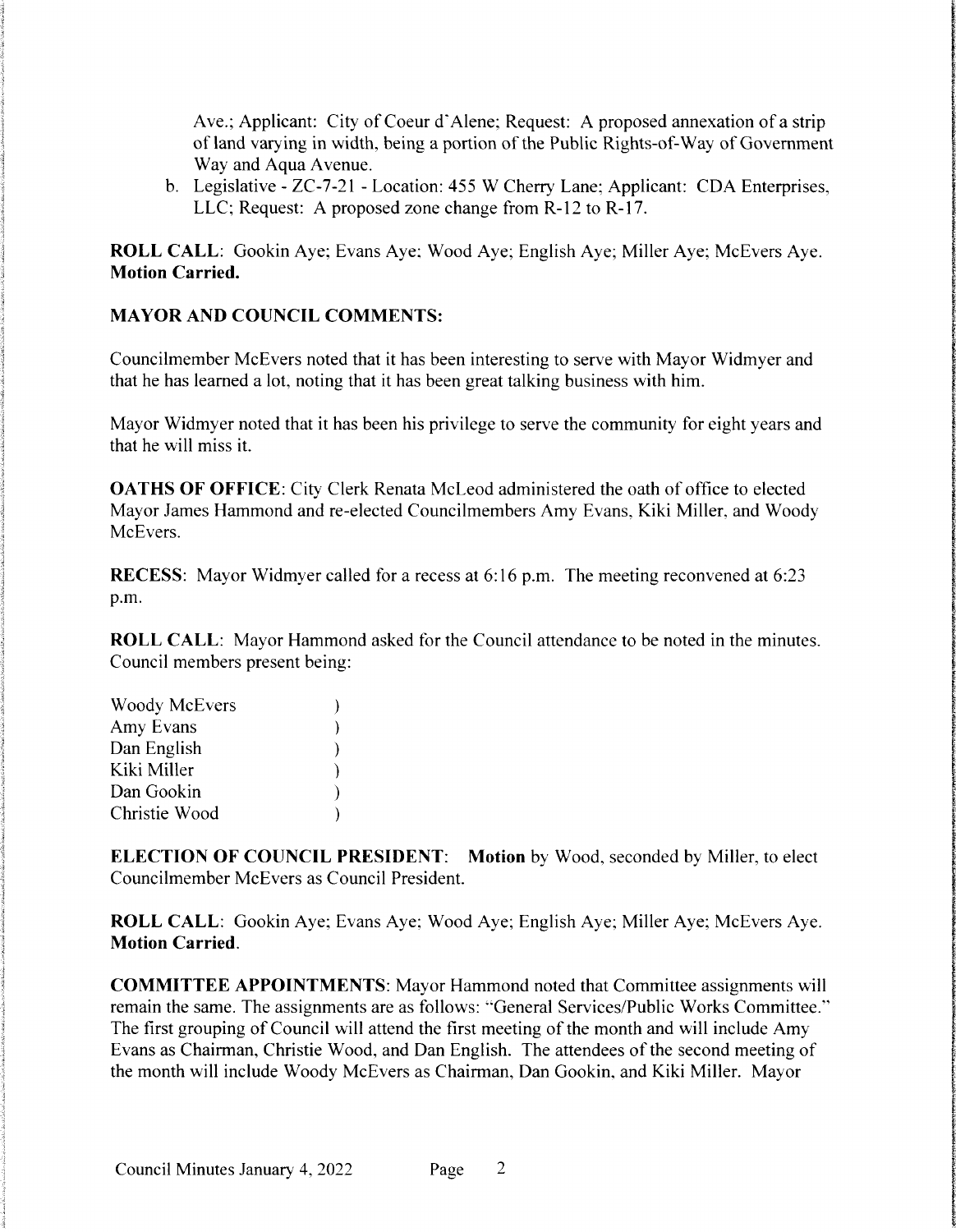Hammond noted that if Council wants other seat assignments throughout the year to let him know, and changes will be done by seniority.

The other committee assignments are as follows:

- Councilmember Wood: Tubbs Hill Foundation liaison; Parks Foundation liaison; Sick Leave Bank: Parks and Recreation Commission
- Councilmember Evans: Arts Commission; Ped/Bike Committee; City Legislative Committee: CDA2030
- Councilmember Gookin: KMPO
- Councilmember McEvers: CDA TV; EMS; and Lake City Center Liaison
- Councilman English: Parking Commission; ignite cda
- Councilman Miller: Library Board; and the Historic Preservation Commission  $\bullet$

The Mayor will continue to serve as the City's representative to CDA Area Economic Development Corporation (Jobs Plus), and the Governor's Workforce Development Council.

### **RESOLUTION NO. 22-001**

A RESOLUTION OF THE CITY OF COEUR D'ALENE, KOOTENAI COUNTY, IDAHO ACCEPTING THE BID OF CONSOLIDATED SUPPLY CO. FOR PURCHASE OF A BULK PARTS ORDER FOR THE 2022 SEASON.

**STAFF REPORT:** Assistant Water Director Kyle Marine noted that the Water Department maintains over 19,000 active service connections and 318 miles of pipe throughout the Department's service area. In a typical year, the City replaces an average of 100 Yardley services, 1 to 3 miles of pipe, several fire hydrants and a variety of work orders varying from service installs to service replacements. Typically, the Water Department purchases materials for individual projects; however, due to the supply chain issues and material shortages, the Department is doing a bulk order early to ensure the materials arrive in time for the construction season. Some of the lead time for parts has been quoted as up to five months. A formal bid was held and Consolidated Supply Co. came in as the lowest responsive bid.

**DISCUSSION:** Councilmember English noted that this is good foresight and that the supply/demand issues may affect the next budget cycle. Councilmember Gookin asked for clarification regarding the budget estimate of \$650,000. Mr. Marine explained that this purchase is just one portion of the project that was budgeted, the funds will include payment for engineering, installation, etc. not just parts.

**MOTION:** Motion by McEvers, seconded by Evans, to approve **Resolution No. 22-001**; approving a Contract with Consolidated Supply Co. for award of the Water Department Bulk Parts Order bid.

ROLL CALL: Evans Aye; Wood Aye; English Aye; Miller Aye; McEvers Aye; Gookin Aye. **Motion Carried.**